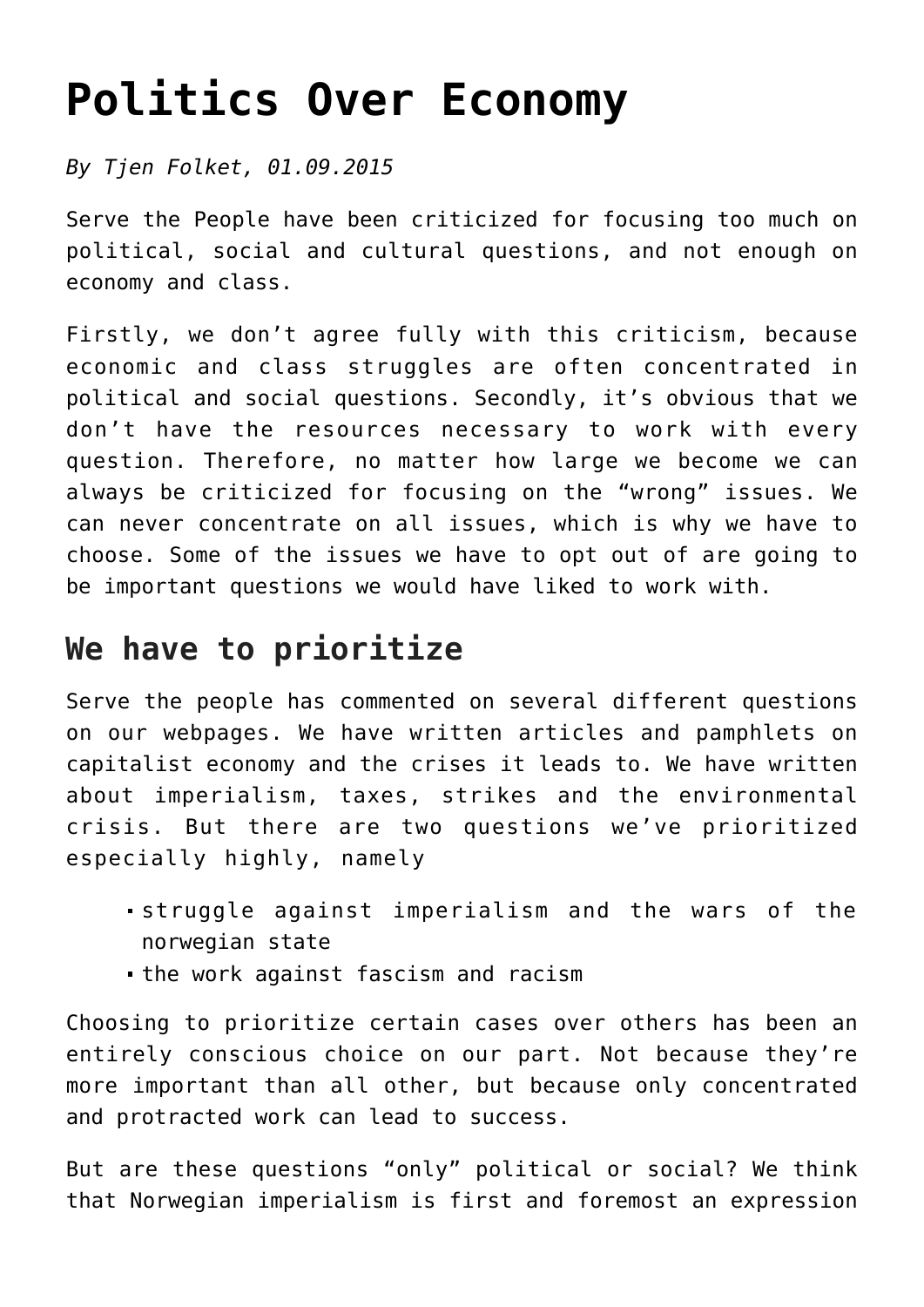of class and economy. Norwegian imperialism is a politicalmilitary expression of the capitalist class' economic interest to spread throughout the world. Together with Norwegian bombers and troops come Statoil, Statkraft, Telenor and other Norwegian huge companies.

### **With Lenin against economism**

Lenin's classic *What Is to Be Done?* is written in opposition to economism. Economism is a tendency in the workers movement that only focuses on economic struggle – struggle for wages, welfare and rights in the workplace – and that limits itself to union work. As a resistance to this Lenin puts the versatile political struggle and the revelation of the state and the bourgeois. He writes:

*Class political consciousness can be brought to the workers only from without; that is, only from outside the economic struggle, from outside the sphere of relations between workers and employers.*

#### He also writes that:

*that the Social-Democrat's [ed. note: communist] ideal should not be the trade union secretary, but the tribune of the people, who is able to react to every manifestation of tyranny and oppression, no matter where it appears, no matter what stratum or class of the people it affects; who is able to generalise all these manifestations and produce a single picture of police violence and capitalist exploitation; who is able to take advantage of every event, however small, in order to set forth before all his socialist convictions and his democratic demands, in order to clarify for all and everyone the world-historic significance of the struggle for the emancipation of the proletariat.*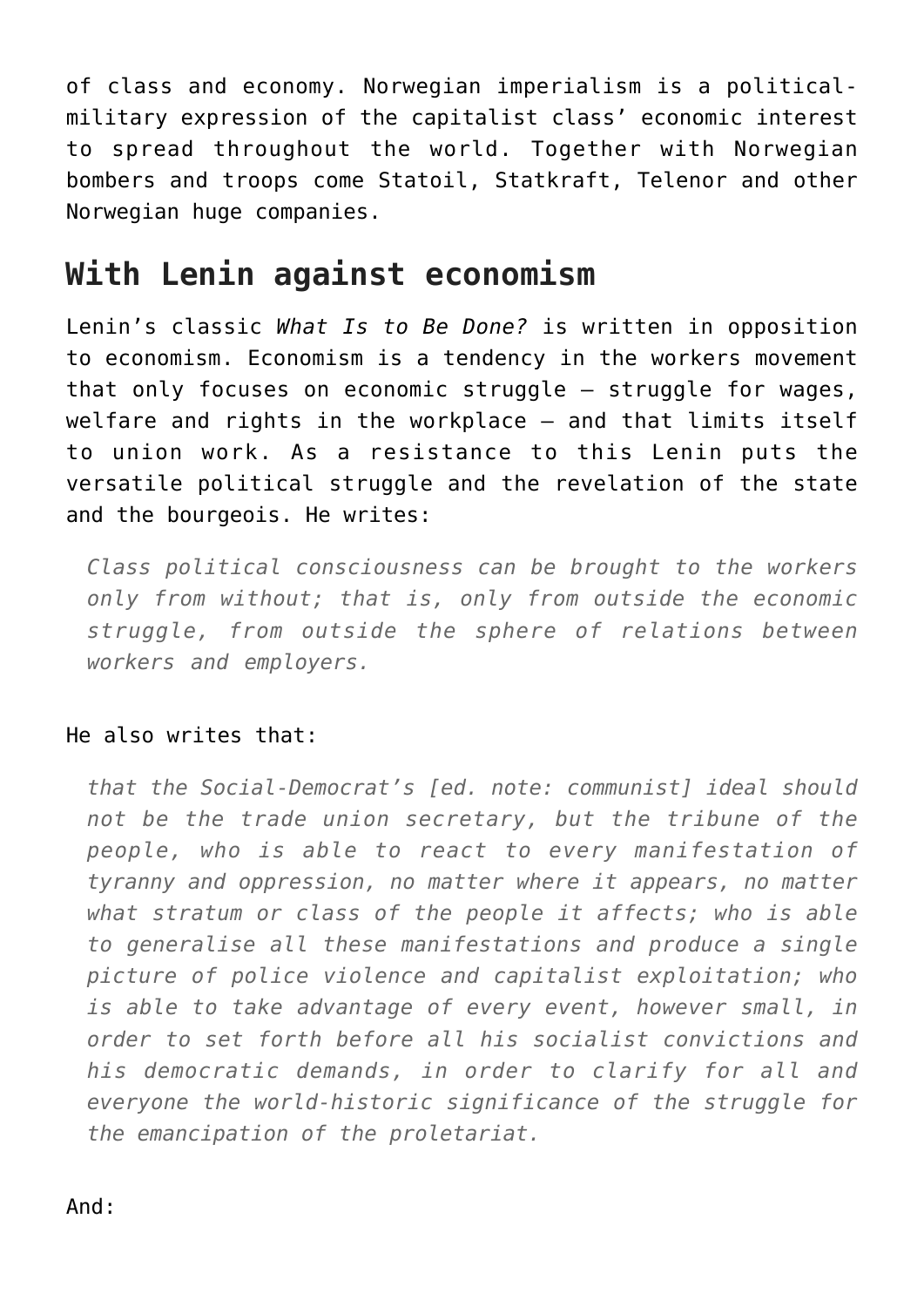*Trade-unionist politics of the working class is bourgeois politics of the working class*

### **Political struggle over economic struggle**

In the article *Once Again On The Trade Unions* Lenin writes:

*I said again in my speech that politics is a concentrated expression of economics, because I had earlier heard my "political" approach rebuked in a manner which is inconsistent and inadmissible for a Marxist. Politics must take precedence over economics. To argue otherwise is to forget the ABC of Marxism.*

To put the politics first, to prioritize the so-called "political" questions in front of "economical", is actually in line with Lenin's recommendations. The question about the state power and what the bourgeoisie uses this for, are incredibly important to reveal capitalism. We cant reveal capitalism if we only tail behind the union struggle, only through lifting our eyes and looking at imperialism as a world system. And the question about racism is a democratic struggle that affects many, and that easily can be used to reveal how rotten this system is.

### **The most important thing is to build red organization**

The most important question both in Lenin's and our time is to develop proletarian revolutionary politics, and the independent revolutionary organization of the proletariat. This never develops spontaneously from class struggles, but has to be organized consciously with revolution as a goal. We have to build red power and communist organization step by step. This means that its necessary to start relatively small, that one do not develop advanced politics in some important